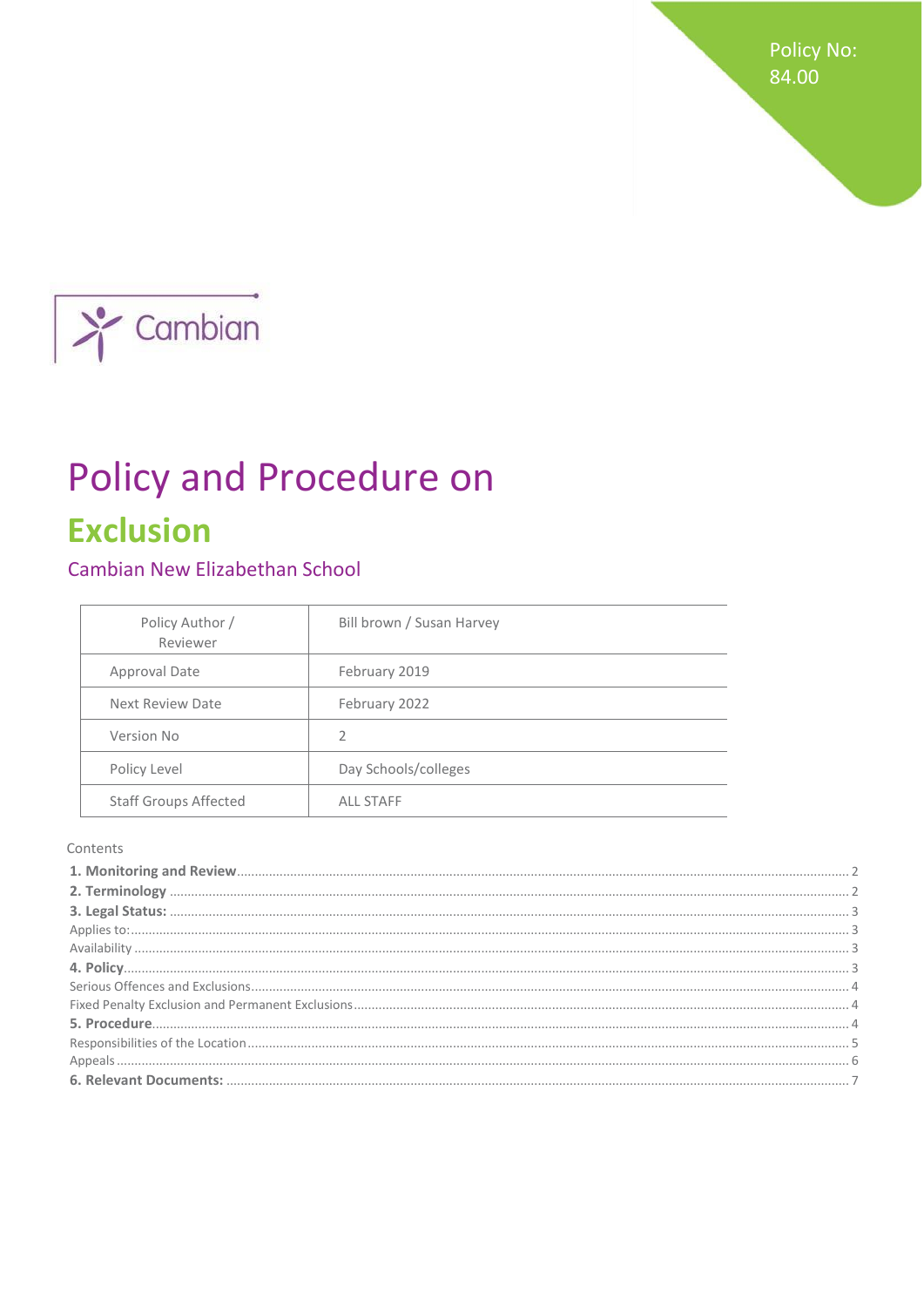



# <span id="page-1-0"></span>**1. Monitoring and Review**

1.1. The Proprietor will undertake a formal review of this policy for the purpose

of monitoring and of the efficiency with which the related duties have been discharged, by no later than three years from the date of approval shown above, or

> ® Cambian Group PLC 2014 Print Date: 26-Nov-19 Page 1 of 6

earlier if significant changes to the systems and arrangements take place, or if legislation, regulatory requirements or best practice guidelines so require.

1.2. The local content of this document will be subject to continuous monitoring, refinement and audit by the Head of Service.

Signed:

September 2021 September 2021

De filtet

Sara Ferguson **Andrew Sutherland Head Teacher Representative, Proprietor- Cambian Group**

# <span id="page-1-1"></span>**2. Terminology**

**2.1.** Our aim is to use consistent terminology throughout this policy and all supporting documentation as follows:

| 'Establishment' or 'Location | this is a generic term which means the Children's<br>Home/school/college. Cambian New Elizabethan School is a<br>school                                                                              |
|------------------------------|------------------------------------------------------------------------------------------------------------------------------------------------------------------------------------------------------|
| Individual                   | means any child or young person under the age of 18 or young<br>adult between the ages of 18 and 25. At Cambian New<br>Elizabethan School we have young people attending between the<br>ages of 7-19 |

Version: 2 ® Cambian Group PLC 2014 Approved by: Susan Harvey Next Review Date: October 2021 Policy Name: Exclusions Date: Jan 2015 Print Date: 26-Nov-19 Page 2 of 7 Reviewed: October 2019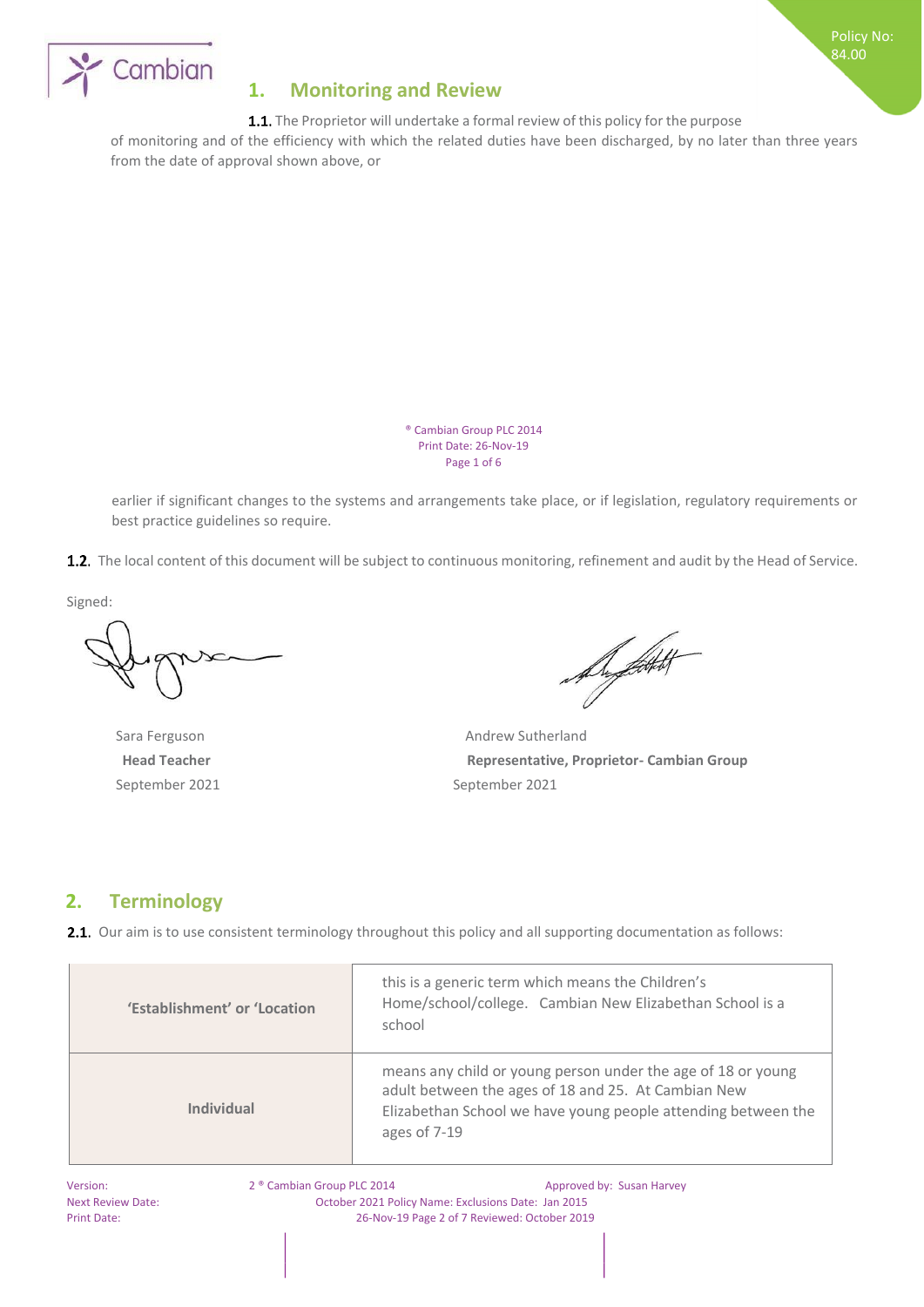

| <b>Service Head / Head of Service</b> | This is the senior person with overall responsibility for the<br>Location. At Cambian New Elizabethan School this is the Head<br>Teacher who is Sara Ferguson                                                           |
|---------------------------------------|-------------------------------------------------------------------------------------------------------------------------------------------------------------------------------------------------------------------------|
| <b>Key Worker</b>                     | Members of staff that have special responsibility for Individuals<br>residing at or attending the Establishment.                                                                                                        |
| Parent, Carer, Guardian               | means parent or person with Parental Responsibility                                                                                                                                                                     |
| <b>Regulatory Authority</b>           | Regulatory Authority is the generic term used in this policy to<br>describe the independent regulatory body responsible for<br>inspecting and regulating services. At Cambian New Elizabethan<br>School this is Ofsted. |
| <b>Social Worker</b>                  | This means the worker allocated to the child/family. If there is no<br>allocated worker, the Duty Social Worker or Team Manager is<br>responsible.                                                                      |
| <b>Placing Authority</b>              | Placing Authority means the local authority/agency responsible<br>for placing the child or commissioning the service                                                                                                    |
| <b>Staff</b>                          | Means full or part-time employees of Cambian, agency workers,<br>bank workers, contract workers and volunteers.                                                                                                         |

Policy No: 84.00

## <span id="page-2-0"></span>**3.** Legal Status:

3.1. Regulatory Requirements, Part 3, Paragraph 9 and Exclusion Element of Part 6 (24)(3) of the Education (Independent School Standards) (England) Regulations 2010

## <span id="page-2-1"></span>**Applies to:**

3.2. the whole Location, out of school care and all other activities provided by the Location, inclusive of those outside of the

normal hours; 3.3. all staff (teaching and support staff), students on placement, the proprietor and volunteers working in the Location.

## <span id="page-2-2"></span>**Availability**

3.4. This policy is made available to parent/guardian/carer, staff and pupils in the following ways: via the Location website (if applicable), and on request a copy may be obtained from the Location Office.

# <span id="page-2-3"></span>**4.** Policy

4.1. Ultimate sanctions are Fixed Term and Permanent Exclusions. Neither sanction is used lightly. Only the Headteacher has the power to exclude a child. If the Headteacher excludes an Individual, the parent/guardian/carer are informed immediately, giving reasons for the exclusion. At the same time, the Headteacher makes it clear to the parents that they

Version: 2 ® Cambian Group PLC 2014 Approved by: Susan Harvey Next Review Date: October 2021 Policy Name: Exclusions Date: Jan 2015 Print Date: 26-Nov-19 Page 3 of 7 Reviewed: October 2019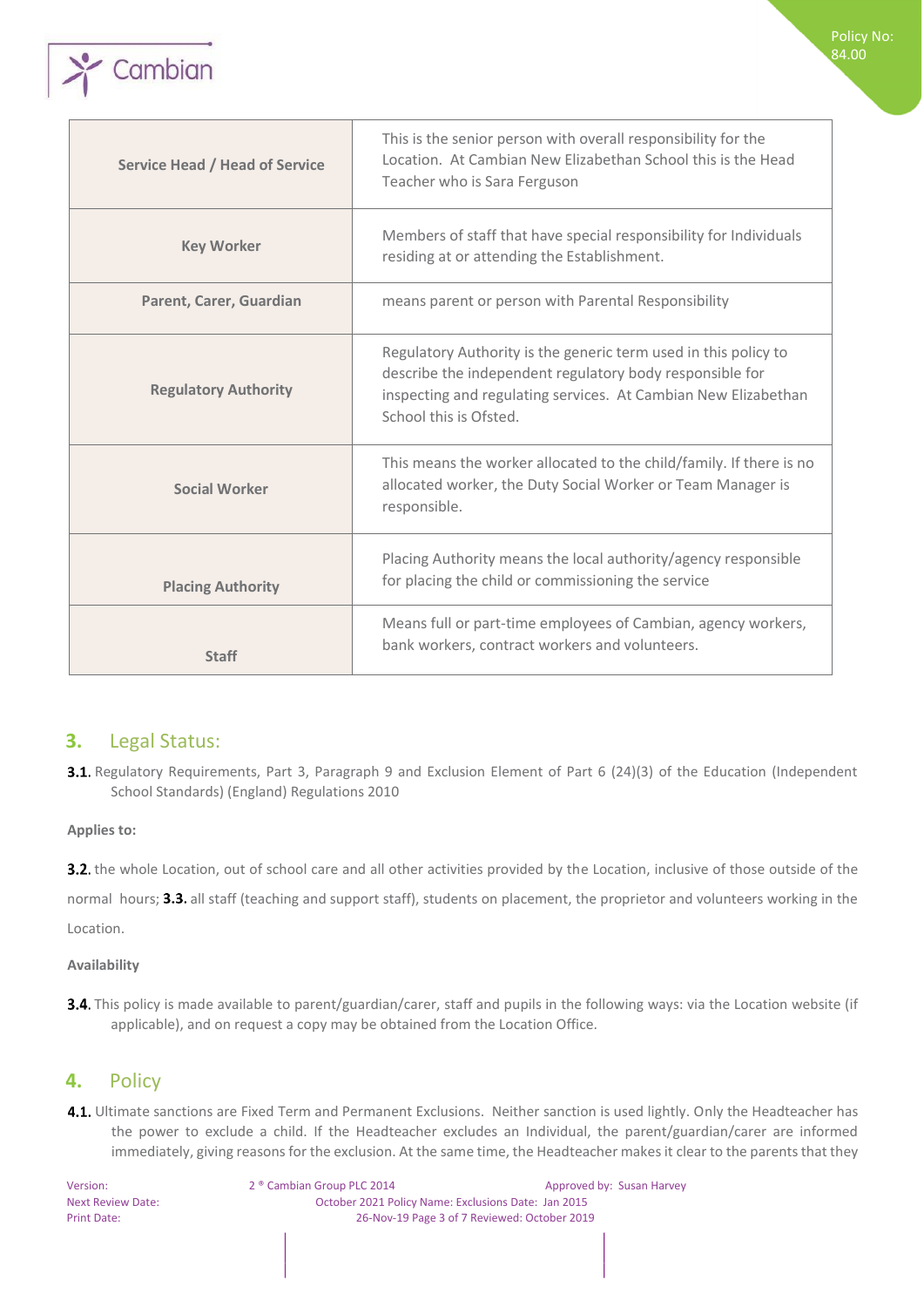

can, if they wish, appeal against the decision to the Cambian Board. Parents are given information on how to make any such appeal.

Policy No: 84.00

#### <span id="page-3-0"></span>**Serious Offences and Exclusions**

- **4.2.** Serious offences are those that may have a significant impact on the individual or others at the Location. Examples include:
	- extreme or persistent bullying, racism or harassment;
	- stealing;
	- extreme or persistent violence, actual or threatened, against a pupil or member of staff;
	- sexual abuse, assault or activity;
	- smoking, illegal drugs (possession and/or use ) or alcohol (consumption or possession)
	- persistently absconding;
	- repeated or serious damage to school property;
	- dangerous behaviour (climbing on the roof, absconding from site)
	- carrying an offensive weapon.

#### <span id="page-3-1"></span>**Fixed Term Exclusion and Permanent Exclusions**

- 4.3. We will apply our behaviour policies in a consistent, rigorous and non-discriminatory way and all areas of application of these policies will be monitored routinely. Ultimate sanctions are:
	- Fixed Term Exclusion (suspension)
	- Permanent Exclusion
- 4.4. Neither sanction is used lightly. The power to suspend an Individual can only be exercised by the Head of service in consultation with the Regional Lead. If the Head of service excludes a pupil, the parent/guardian/carer are informed immediately, giving reasons for the exclusion. At the same time, the Head of Service makes it clear to the parent/guardian/carer that they can, if they wish, appeal against the decision to the Cambian Board The location informs the parent/guardian/carers how to make any such appeal. It is the responsibility of the Proprietor to monitor the rate of exclusions, and to ensure that the school policy is administered fairly and consistently.

## <span id="page-3-2"></span>**5.** Procedure

- Parent/guardian/carers must be informed immediately by phone with a follow up letter.
- Social worker to be informed where applicable on the same day via email or phone call with a follow up letter.
- A copy of a sheet entitled 'Advice for Parents/Carers' will be attached to the letter.
- Parent/guardian/carers/social workers must be notified of their right to appeal.
- Ensure that arrangements are in place for work to be sent home.
- Arrangements will be made for a return to school interview that includes the parents/carers.
- A re-integration support plan will be put in place (if appropriate) and always after more than one exclusion
- **5.1.** All cases of exclusion will be treated in the strictest confidence on a need to know basis and are not to be discussed outside the school

Version: 2 ® Cambian Group PLC 2014 Approved by: Susan Harvey Next Review Date: October 2021 Policy Name: Exclusions Date: Jan 2015 Print Date: 26-Nov-19 Page 4 of 7 Reviewed: October 2019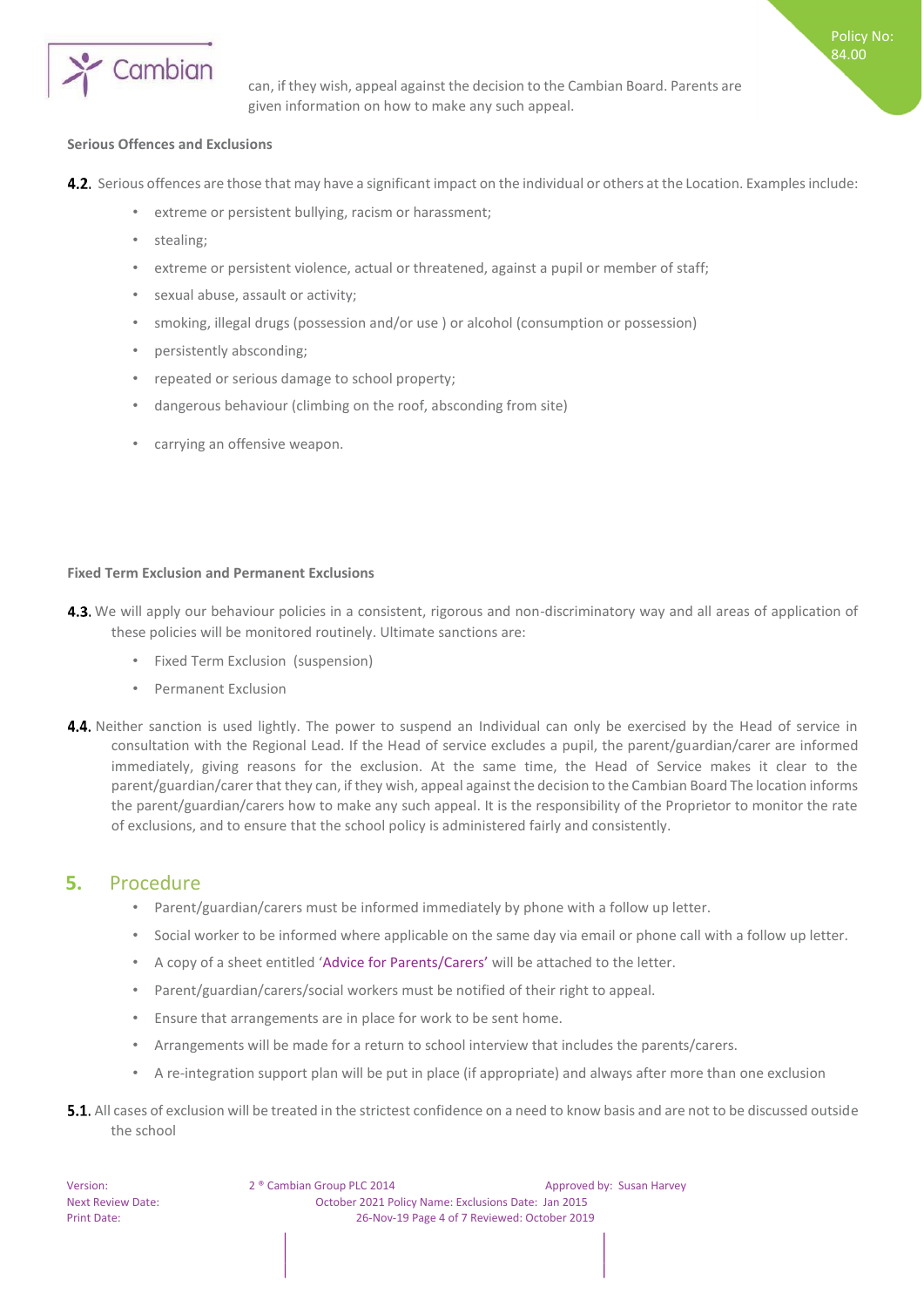



#### <span id="page-4-0"></span>**Responsibilities of the Location**

**5.2.** Before resorting to exclusion the Location will implement a range of

alternative solutions such as;

- 5.2.1. Utilising a restorative justice approach
- 5.2.2. Working closely with parent/carer/clinical team to address underlying causes of the behaviour
- 5.2.3. Targeted programme of pastoral support
- 5.2.4. Implementation of personalised reward system
- 5.2.5. Any other measures that are deemed potentially beneficial.
- **5.3.** Cambian New Elizabethan School:
	- requires all staff to use positive strategies for handling any unacceptable behaviour by helping Individuals find solutions in ways that are appropriate for their ages and stages of development;
	- acknowledges that such solutions might include, for example, acknowledgement of feelings, explanation as to what was not acceptable and supporting Individuals to gain control of their feelings so that they can learn a more appropriate response;
	- ensures that there are sufficient resources and activities available so that Individuals are meaningfully occupied without the need for unnecessary conflict over sharing and waiting for turns;
	- supports each child in developing self-esteem, confidence and feelings of competence;
	- avoids creating situations in which Individuals receive adult attention only in return for unacceptable behaviour;
	- explains the effect of unacceptable behaviour, making it clear to the child that it is the behaviour that is unacceptable, and not the person.
- 5.4. When Individuals behave in unacceptable ways, we help them to understand the outcomes of their actions and support them in learning how to cope more appropriately. We provide opportunities for Individuals to learn how to interpret and cope with feelings, listening to them and offering the necessary support to enable them to verbalise their own frustrations, hurts and disappointments. We do not shout or raise our voices in a threatening way to respond to Individual's unacceptable behaviour. We do not use techniques intended to single out and humiliate individual Individuals. Corporal punishment, which is strictly forbidden at Cambian New Elizabethan School, is a criminal offence.
- **5.5.** Under the Equality Act 2010 schools must not discriminate against, harass or victimise pupils because of their sex, race, disability, religion or belief, sexual orientation, because of pregnancy/maternity or because of a gender reassignment. For disabled children, this includes a duty to make 'reasonable adjustments' to policies and practices.
- **5.6.** There are certain groups of pupils with additional needs who are particularly vulnerable to exclusion. This includes pupils with Statements of Special Educational Needs (SEN) or an Education, Health & Care Plan (EHCP) and 'looked after' children. Head teachers should, as far as possible, avoid permanently excluding any pupil with a statement of SEN or EHCP or a 'looked after' child. Schools should engage proactively with parents in supporting the behaviour of pupils with additional needs. In relation to 'looked after' children, schools should co-operate proactively with foster carers or children's home workers and the Local Authority that looks after the child. Where a school has concerns about behaviour, or risk of exclusion, of a child in one of these vulnerable groups, it should, in partnership with others (including the Local Authority as necessary), consider what additional support or alternative placement may be required. This should involve assessing the suitability of support for a pupil's SEN. Where a pupil has a statement of SEN or EHCP, schools should consider requesting an early annual review or interim / emergency review.

Version: 2 ® Cambian Group PLC 2014 Approved by: Susan Harvey Next Review Date: October 2021 Policy Name: Exclusions Date: Jan 2015 Print Date: 26-Nov-19 Page 5 of 7 Reviewed: October 2019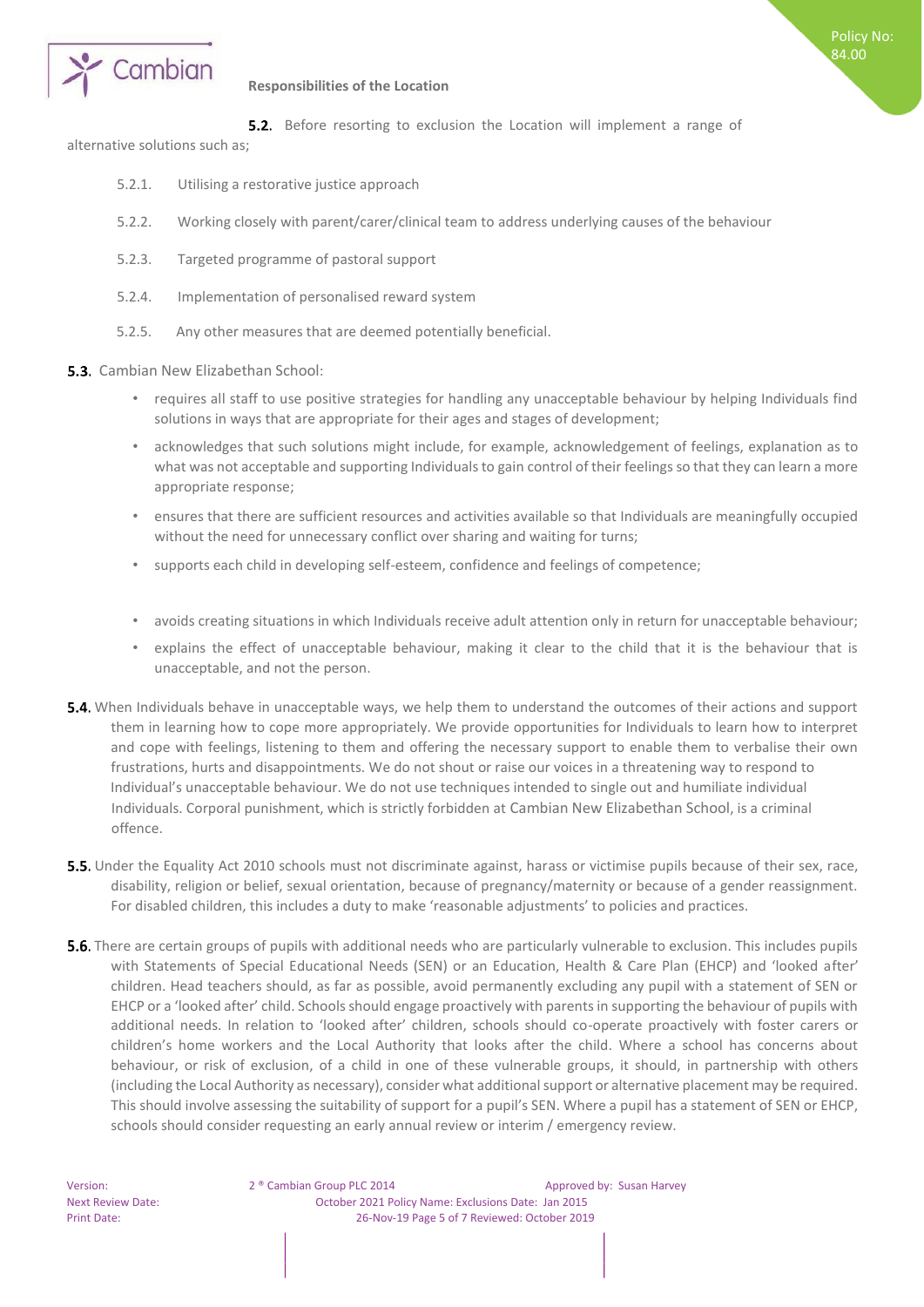

5.7. Where reasonable adjustments to policies and practices have been made to accommodate a pupil's needs and to avoid the necessity for exclusion as far as possible, exclusion may be justified if there is a material and substantial

reason for it. An isolated incident whereby allowing the pupil to remain in school would seriously harm the education or welfare of the pupil or others in school may be such a reason. The decision to exclude for a fixed term will be notified to the parent in writing with reasons. If the Location determines that a child should be excluded for a fixed period, the Headteacher will provide the parent in writing with information as to:

- the period of the Fixed Term Exclusion;
- the arrangements, such as setting work, to allow the child to continue their education during the Fixed Term Exclusion.
- **5.8.** It is unlawful to exclude or to increase the severity of an exclusion for a non-disciplinary reason. For example it would be unlawful to exclude a pupil simply because they have additional needs or a disability that the school feels it is unable to meet or for other reasons such as the failure of a pupil to meet specific conditions before they are reinstated such as attend a reintegration meeting.
- **5.9.** If the Head of service commences an investigation which may lead to a permanent exclusion the Headteacher must inform the parent/guardian/carers without delay. This will ideally be done by telephone and the telephone call will be followed by a letter within one school day. The letter will include information about:
	- the nature of the offence(s) and the results of any investigation to date;
	- that the sanction of a permanent exclusion may be imposed;
	- the parent/guardian/carers' right to state their case to the Head Teacher and if that is not satisfactory then to the Advisory Board and whom they should contact to do this, including the latest date that the parent/guardian/carers may give a written statement to the discipline committee;
	- the parent/guardian/carers right to see their child's record. The Head Teacher must comply within 15 school days, although in exclusion cases compliance should be as prompt as is practicably possible.
- **5.10.** If the Head of Service decides (after completing the investigation or as a result of new evidence and further investigation) that it is necessary to issue a permanent exclusion, the Head Teacher will write again to the parent/guardian/carers with the reasons for this decision. The decision to exclude a pupil permanently will only be taken as a last resort when a wide range of strategies for dealing with disciplinary offences has been employed to no avail or is an exceptional 'oneoff' offence has been committed. parent/guardian/carers cooperation forms part of the contract between the Location and all the parent/guardian/carers at the Location. The correspondence will be easily intelligible and in plain English.

#### <span id="page-5-0"></span>**Appeals**

- **5.11.** If parent/guardian/carers wish to appeal the exclusion then they must do so in writing to the Proprietors within one week of the letter notifying the parents or guardians of the exclusion. The Proprietors will establish an Appeal Panel to consider the appeal.
- **5.12.** The Appeal Panel will normally convene within 15 working days of the receipt of the letter requesting the appeal. The panel will consist of 3 or 5 members, the following three categories must be represented, a lay member to the panel who has not worked in a school in a paid capacity, a school governor who has not worked as a teacher, and a Head Teacher or a person has been a Head Teacher in the previous five years . No-one on the panel will have had any prior involvement with the decision making process surrounding the exclusion. Parents may request the presence of an SEN expert to attend the panel to advise. The parents or guardian may bring a representative to the meeting. All letters and documents provided as evidence by the Head Teacher, shall be made available to the parents or guardian prior to the hearing. The parent/guardian/carers or their representative may ask questions of the Head Teacher or may raise any relevant matter for the consideration of the Panel. The Panel

Version: 2 ® Cambian Group PLC 2014 Approved by: Susan Harvey Next Review Date: October 2021 Policy Name: Exclusions Date: Jan 2015 Print Date: 26-Nov-19 Page 6 of 7 Reviewed: October 2019